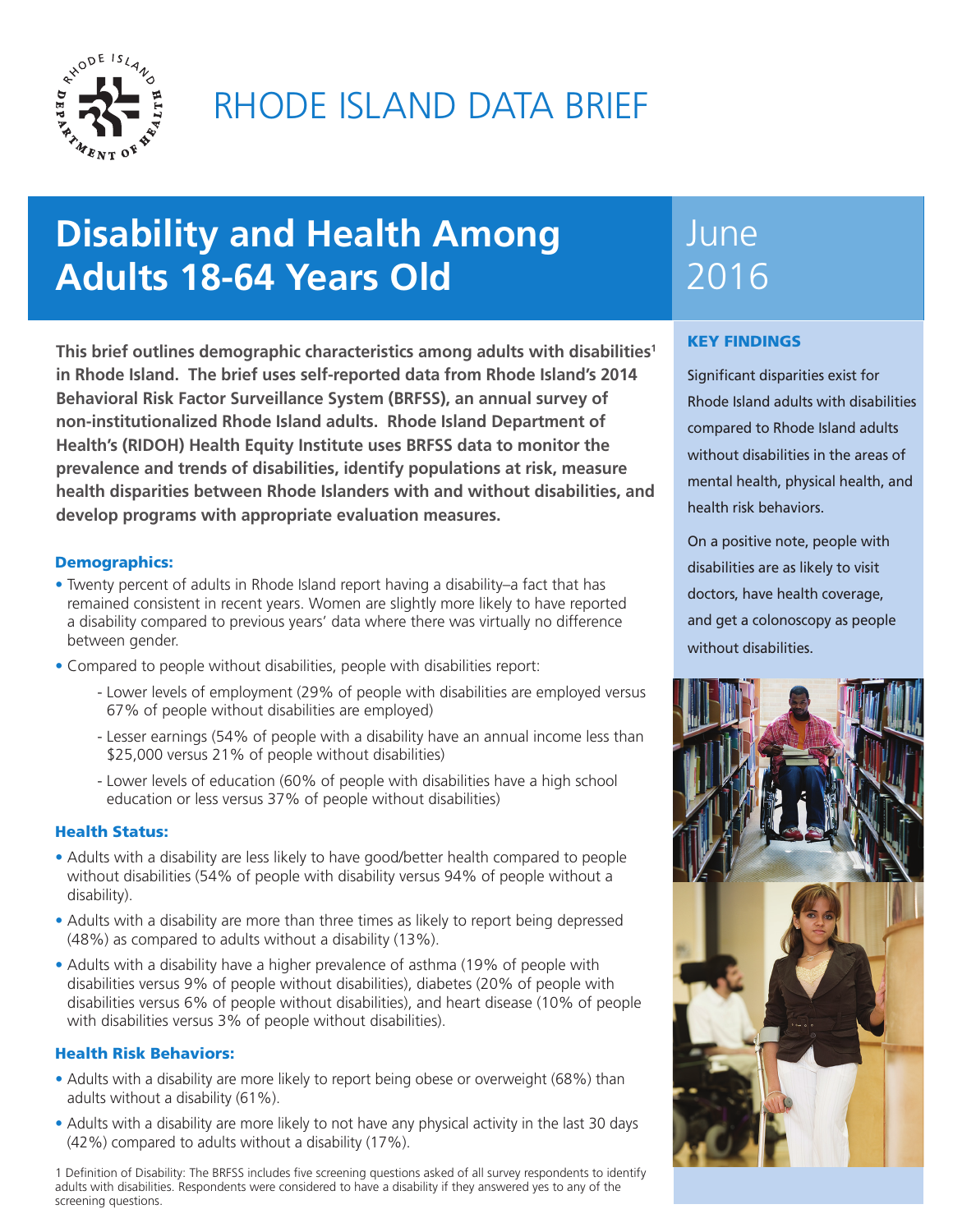**2** • Adults with a disability are more likely to have six or more permanent teeth removed because of tooth decay or gum disease (26%) compared to adults without a disability (9%).

### Healthcare Access and Utilization:

- Adults with a disability report not being able to see a doctor due to cost (23%) more often than adults without a disability (9%).
- The percentage of adults with a disability who do not take medication as prescribed due to cost (17%) is more than three times as high as adults without disabilities (5%).
- Adults with a disability are much more likely to engage in no physical activity compared to their peers without a disability (43% vs. 16%).



## FIGURE 1. DISABILITY TYPE, AGES 18-64, RHODE ISLAND, 2014

1) Sight: Blind or have difficulty seeing, even when wearing glasses

2) Memory: Difficulty concentrating or remembering because of a physical, mental, or emotional condition

3) Mobility: Serious difficulty walking or climbing stairs

4) Activities of daily living: Difficulty dressing or bathing

5) Independence: Difficulty doing errands alone due to physical, mental, or emotional condition

#### FIGURE 2. DEMOGRAPHICS OF ADULTS WITH DISABILITIES, RHODE ISLAND, 2014

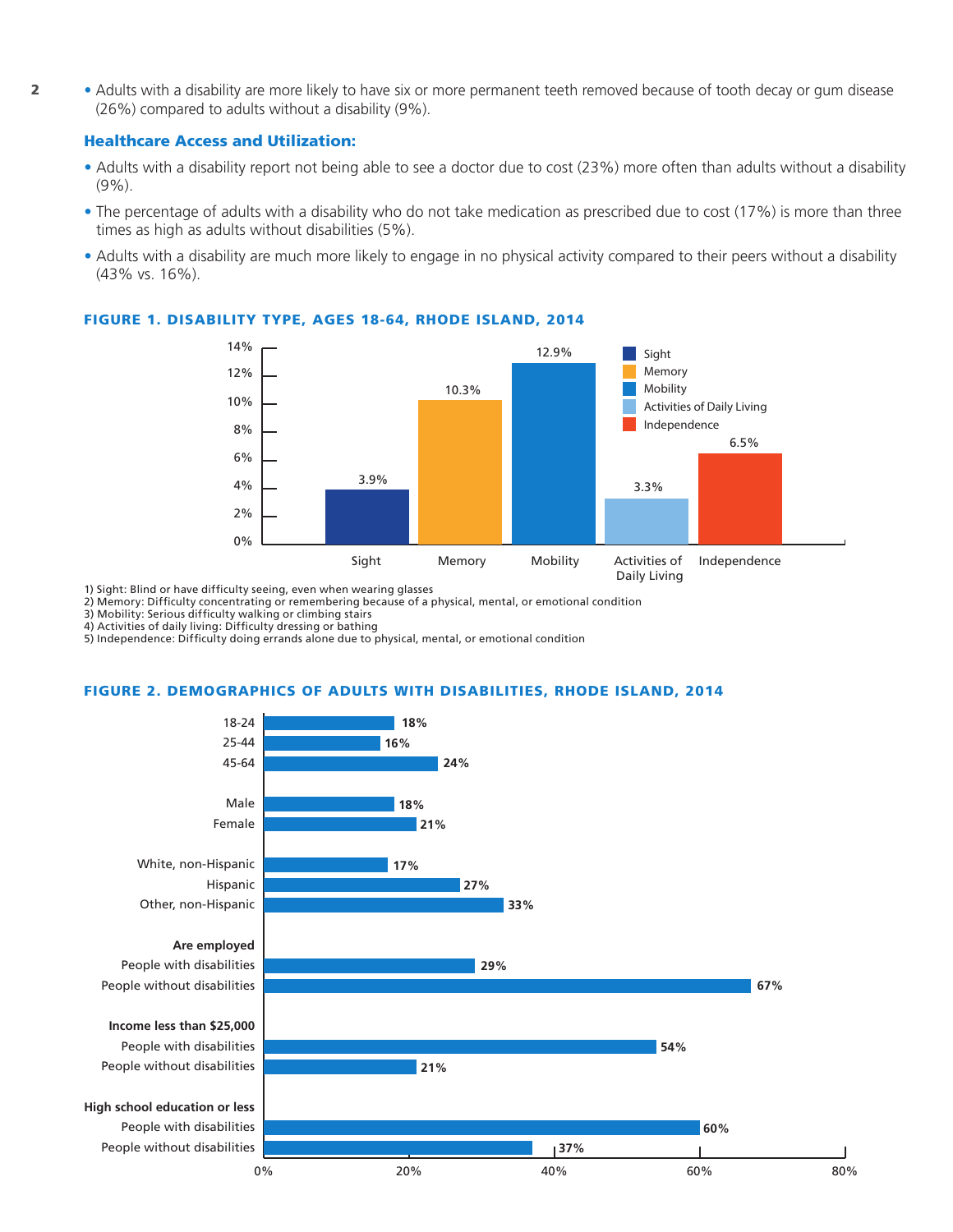### FIGURE 3. POOR HEALTH OUTCOMES AND HEALTH RISK BEHAVIORS, RHODE ISLAND, 2014 3



\* Statistically significant at 95% confidence level